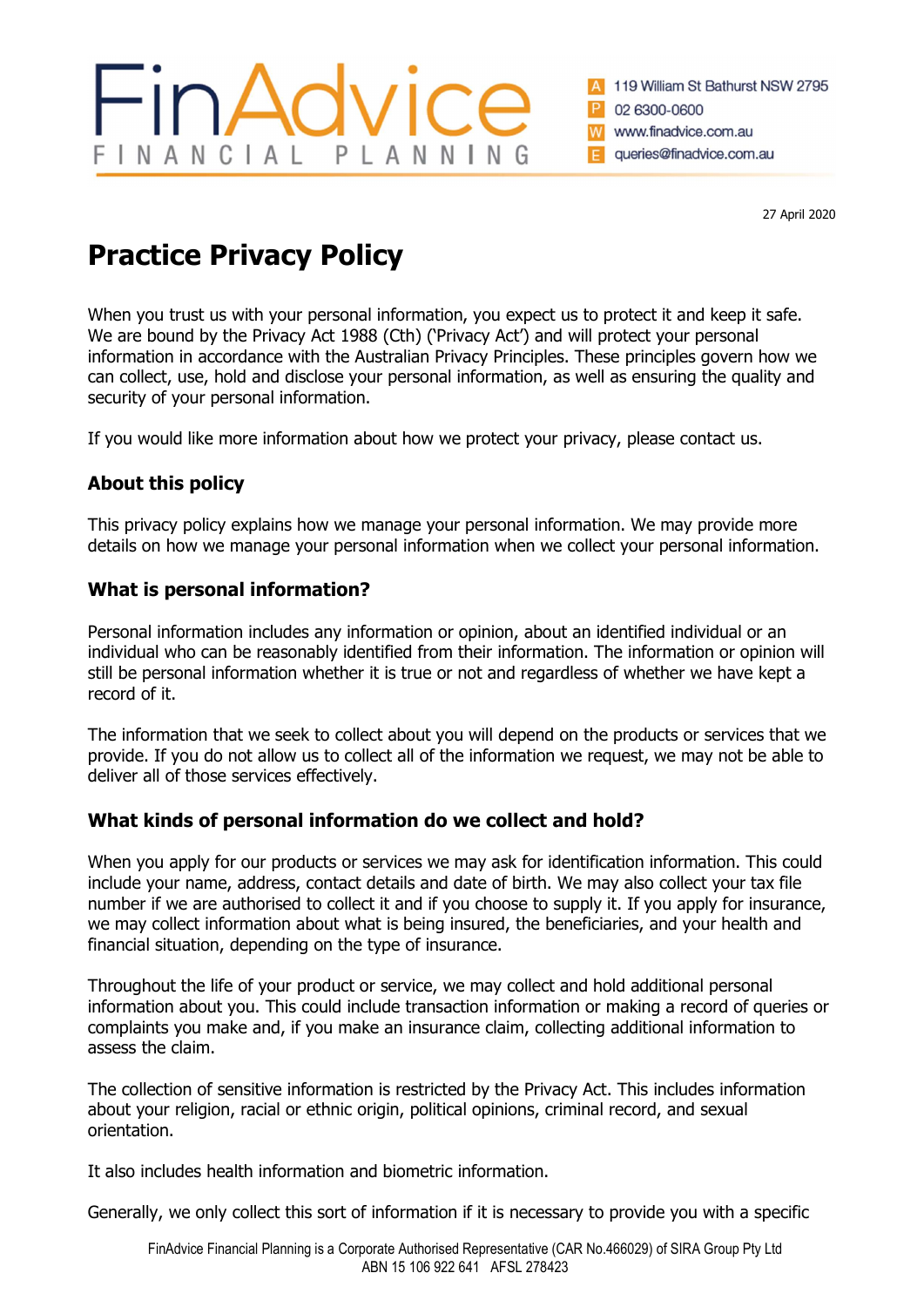product or service and you have consented to that collection. For example, we may collect health information about you to process a claim under an insurance policy or collect voice biometric information to verify your identity or authorise transactions.

## For what purposes do we collect, hold, use and disclose personal information?

The main reason we collect, use, hold and disclose personal information is to provide you with products and services. This includes:

- checking whether you are eligible for the product or service;
- assisting you where online applications are not completed;
- providing the product or service; and
- helping manage the product or service.

We may also use your information to comply with legislative or regulatory reguirements in any jurisdiction, prevent fraud, crime or other activity that may cause harm in relation to our products or

services and to help us run our business. We may also use your information to tell you about products or services we think may interest you.

## How do we collect personal information?

We collect most personal information directly from you. For example, we will collect your personal information when you apply for or use a product or service or talk to us in person or on the phone. We also collect information from you electronically. For instance, when you visit our website or if you send us electronic correspondence (see "Do we collect personal information electronically?"). Sometimes we collect personal information about you from other people or organisations. This may

happen without your direct involvement. For instance, we may collect personal information about you from:

- publicly available sources of information, such as public registers;
- your representatives (including your legal adviser, mortgage broker, executor, administrator, guardian, trustee, or attorney);
- your employer;
- other organisations, who jointly with us, provide products or services to you;
- commercial information service providers, such as companies that provide fraud prevention reports; and
- insurers, re-insurers and health care providers.

#### What laws require or authorise us to collect personal information?

We are required or authorised to collect:

- certain identification information about you by the Anti-Money Laundering and Counter-Terrorism Financing Act 2006 (Cth) and Anti-Money Laundering and Counter-Terrorism Financing Rules Instrument 2007 (No. 1);
- your Tax File Number, if you choose to provide it, by the Income Tax Assessment Act 1936 (Cth); and
- certain information in relation to your application if you have applied for an insurance as required by the Insurance Contracts Act 1984 (Cth).

## How do we hold personal information?

Some information we hold about you will be stored electronically on our secure office network. Daily local offsite encrypted backups of your information are maintained. Our computer data backups are not stored on other networks or on external party owned servers. We will disclose information about you and your investments to third party organisations (eg: software providers and data base administrators). Some of your data may, from time to time, be temporarily stored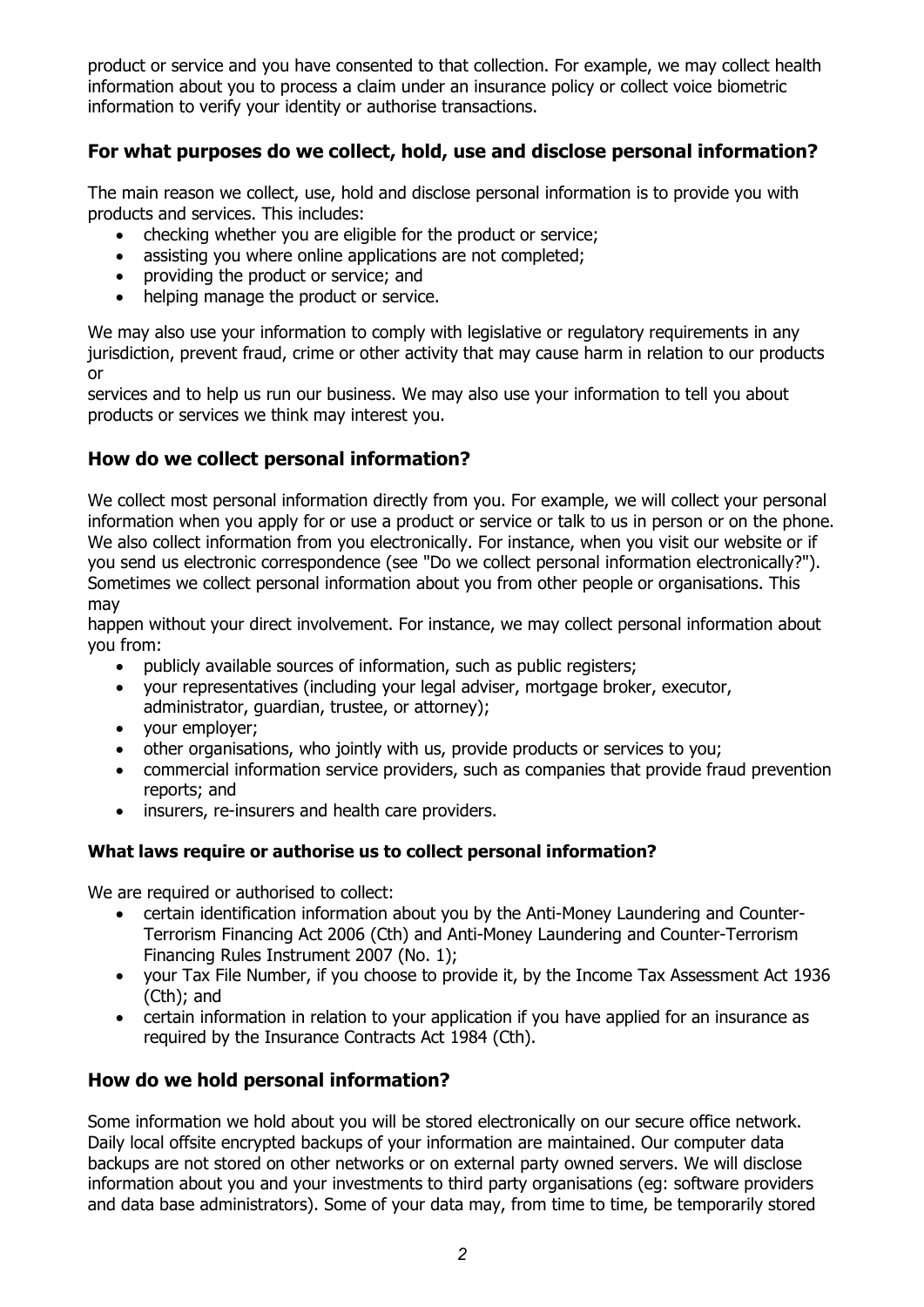on Google's secure data centres, and located in the United States (Berkeley County, South Carolina. Council Bluffs,Iowa. Douglas County, Georgia. Mayes County, Oklahoma. Lenoir, North Carolina. The Dalles,Oregon), Chile (Quilicura), Taiwan (Changhua County), Singapore and/or Europe (Hamina, Finland. St Ghislain, Belgium. Dublin, Ireland).

Some information we hold about you will be stored in paper files.

We use a range of physical and electronic security measures to protect the security of the personal information we hold. For example:

- access to information systems is controlled through identity and access management;
- employees are bound by internal information security policies and are required to keep information secure;
- all employees are required to complete training about information security; and
- we regularly monitor and review our compliance with internal policies and industry best practice.

We take reasonable steps to destroy or permanently de-identify any personal information after it can no longer be used.

## Who do we disclose your personal information to, and why?

Generally, we disclose personal information to organisations that help us with our business. These may include:

- our agents, contractors and external service providers (for example, mailing houses and technology service providers);
- paraplanning service providers;
- insurers, re-insurers and health care providers;
- payment systems operators (for example, merchants receiving card payments);
- other organisations, who jointly with us, provide products or services to you;
- financial services organisations, including banks, superannuation funds, stockbrokers, custodians, fund managers and portfolio service providers;
- debt collectors:
- our, legal advisers or auditors;
- your representatives (including your legal adviser, accountant, mortgage broker, , executor,

administrator, guardian, trustee, or attorney);

- fraud bureaus or other organisations to identify, investigate or prevent fraud or other misconduct;
- IT Service Providers;
- Our Licensee and their related entities;
- external dispute resolution schemes; and
- regulatory bodies, government agencies and law enforcement bodies in any jurisdiction.

We may also disclose your personal information to others outside FinAdvice Financial Planning where:

- we are required or authorised by law or where we have a public duty to do so;
- you may have expressly consented to the disclosure or the consent may be reasonably inferred from the circumstances; or
- we are otherwise permitted to disclose the information under the Privacy Act.

#### Do we use or disclose personal information for marketing?

We may use your personal information to offer you products and services we believe may interest you, but we will not do so if you tell us not to. We may offer you products and services by various means, including by mail, telephone, email, SMS or other electronic means such as through social media or advertising through websites.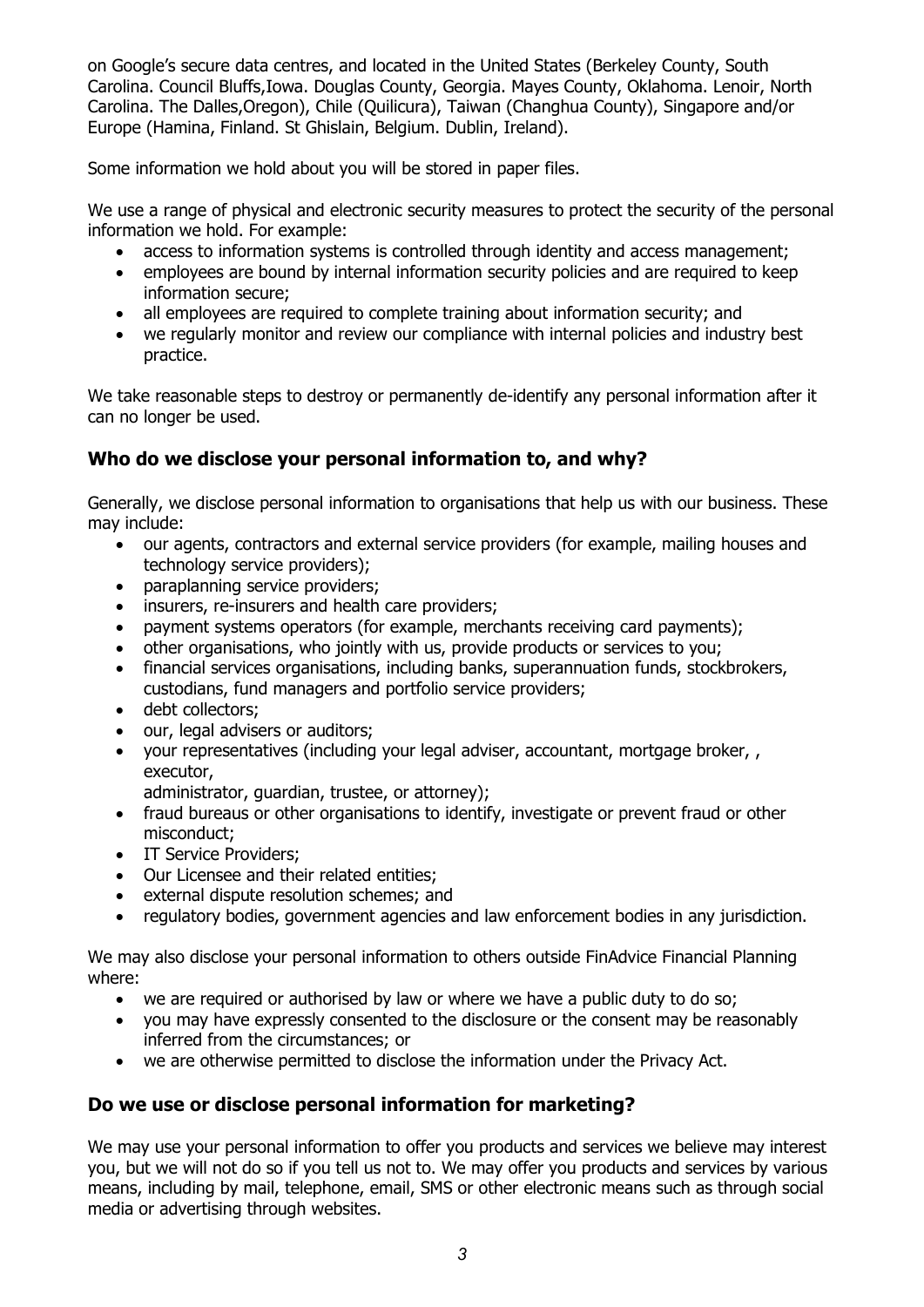We may also disclose your personal information to companies outside FinAdvice Financial planning who assist us to market our products and services to you.

If you don't want to receive marketing offers from us, please contact us.

### Do we collect personal information electronically?

We will collect information from you electronically, for instance through internet browsing, email services, mobile or tablet applications.

Each time you visit our website or view an email, we may collect information, which may include the following:

- The date and time of visits:
- Which pages are viewed;
- How users navigate through the site and interact with pages (including fields completed in forms and applications completed);
- Location information about users:
- Information about the device used to visit our website; and
- IP addresses.

 $\bullet$ We may use technology called cookies when you visit our site. Cookies are small pieces of information stored on your hard drive or in memory. They can record information about your visit to the site, allowing it to remember you the next time you visit and provide a more meaningful experience.

One of the reasons for using cookies is to offer you increased security. The cookies we send to your computer cannot read your hard drive, obtain any information from your browser or command your computer to perform any action. They are designed so that they cannot be sent to another site or be retrieved by any non-FinAdvice Financial Planning site.

We won't ask you to supply personal information publicly over Facebook, Twitter, or other social media platform. Sometimes we may invite you to send your details to us via private messaging, for example, to answer a question. You may also be invited to share your personal information through secure channels to participate in other activities, such as competitions.

#### Access to and correction of personal information

You can request access to the personal information we hold about you. You can also ask for corrections to be made. To do so, please contact us.

There is no fee for requesting that your personal information is corrected or for us to make corrections. In processing your request for access to your personal information, a reasonable cost may be charged. This charge covers such things as locating the information and supplying it to you.

There are some circumstances in which we are not required to give you access to your personal information.

If we refuse to give you access to or to correct your personal information, we will give you a notice explaining our reasons except where it would be unreasonable to do so.

If we refuse your request to correct your personal information, you also have the right to request that a statement be associated with your personal information noting that you disagree with its accuracy.